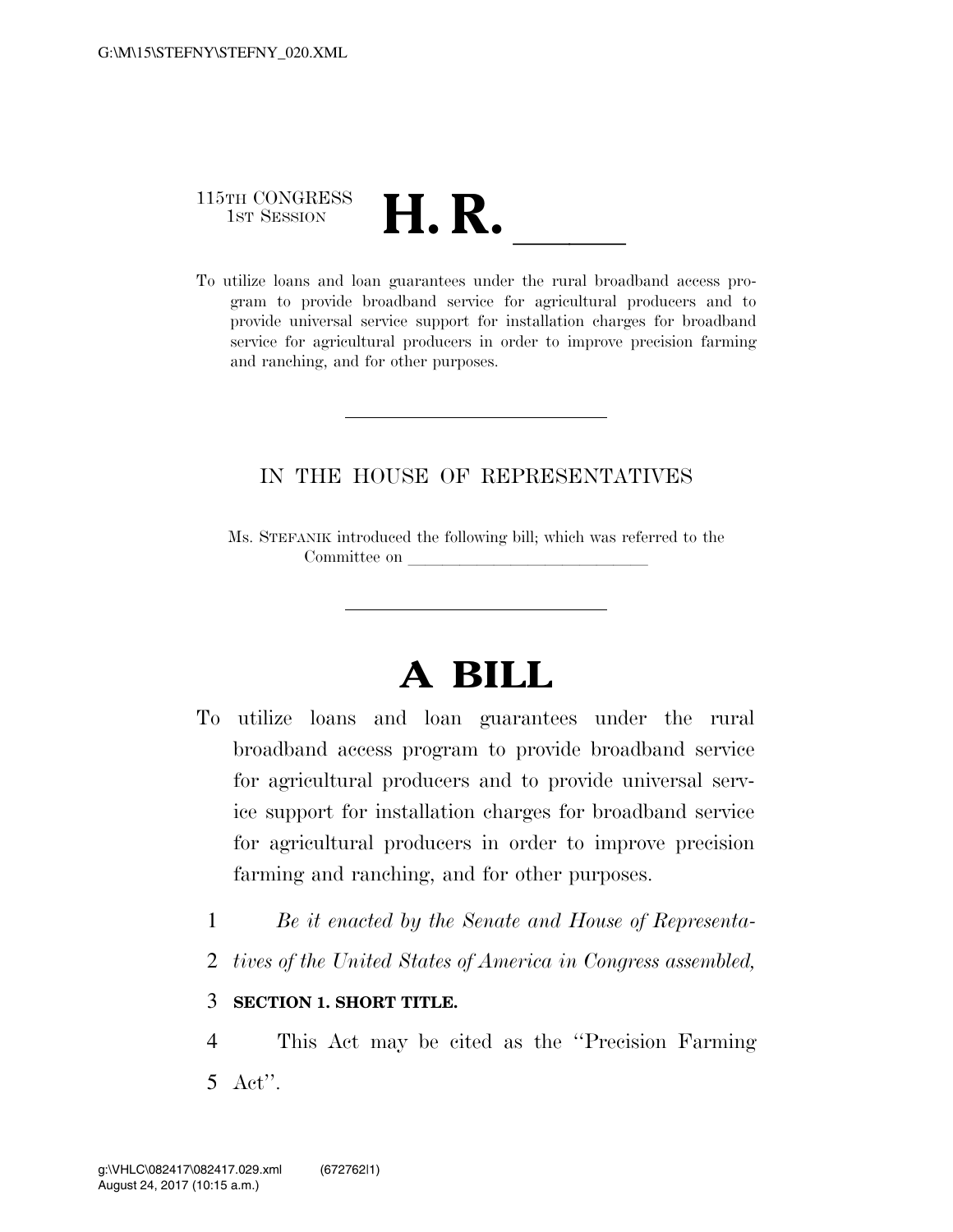| 1              | SEC. 2. LOAN PRIORITIES IN PROVIDING ACCESS TO          |
|----------------|---------------------------------------------------------|
| $\overline{2}$ | BROADBAND TELECOMMUNICATIONS SERV-                      |
| 3              | <b>ICES IN RURAL AREAS.</b>                             |
| $\overline{4}$ | Section $601(c)(2)$ of the Rural Electrification Act of |
| 5              | 1936 (7 U.S.C. 950bb(c)(2)) is amended—                 |
| 6              | $(1)$ by striking "and" at the end of subpara-          |
| 7              | graph (C);                                              |
| 8              | $(2)$ by redesignating subparagraph $(D)$ as sub-       |
| 9              | paragraph (E) and, in such subparagraph, by strik-      |
| 10             | ing "in the applications of the applicants"; and        |
| 11             | $(3)$ by inserting after subparagraph $(C)$ the fol-    |
| 12             | lowing new subparagraph $(D)$ :                         |
| 13             | "(D) give priority to applicants that offer             |
| 14             | to provide broadband service, at better than the        |
| 15             | minimum acceptable level of broadband service           |
| 16             | established under subsection (e), to agricultural       |
| 17             | producers in the proposed service territory to          |
| 18             | improve their ability to conduct precision farm-        |
| 19             | ing or ranching, as determined by the Sec-              |
| 20             | retary; and".                                           |
| 21             | SEC. 3. UNIVERSAL SERVICE SUPPORT FOR BROADBAND         |
| 22             | SERVICE INSTALLATION CHARGES FOR AGRI-                  |
| 23             | <b>CULTURAL PRODUCERS.</b>                              |
| 24             | Section 254 of the Communications Act of 1934 (47)      |
|                | 25 U.S.C. 254) is amended by adding at the end the fol- |
|                | 26 lowing:                                              |
|                |                                                         |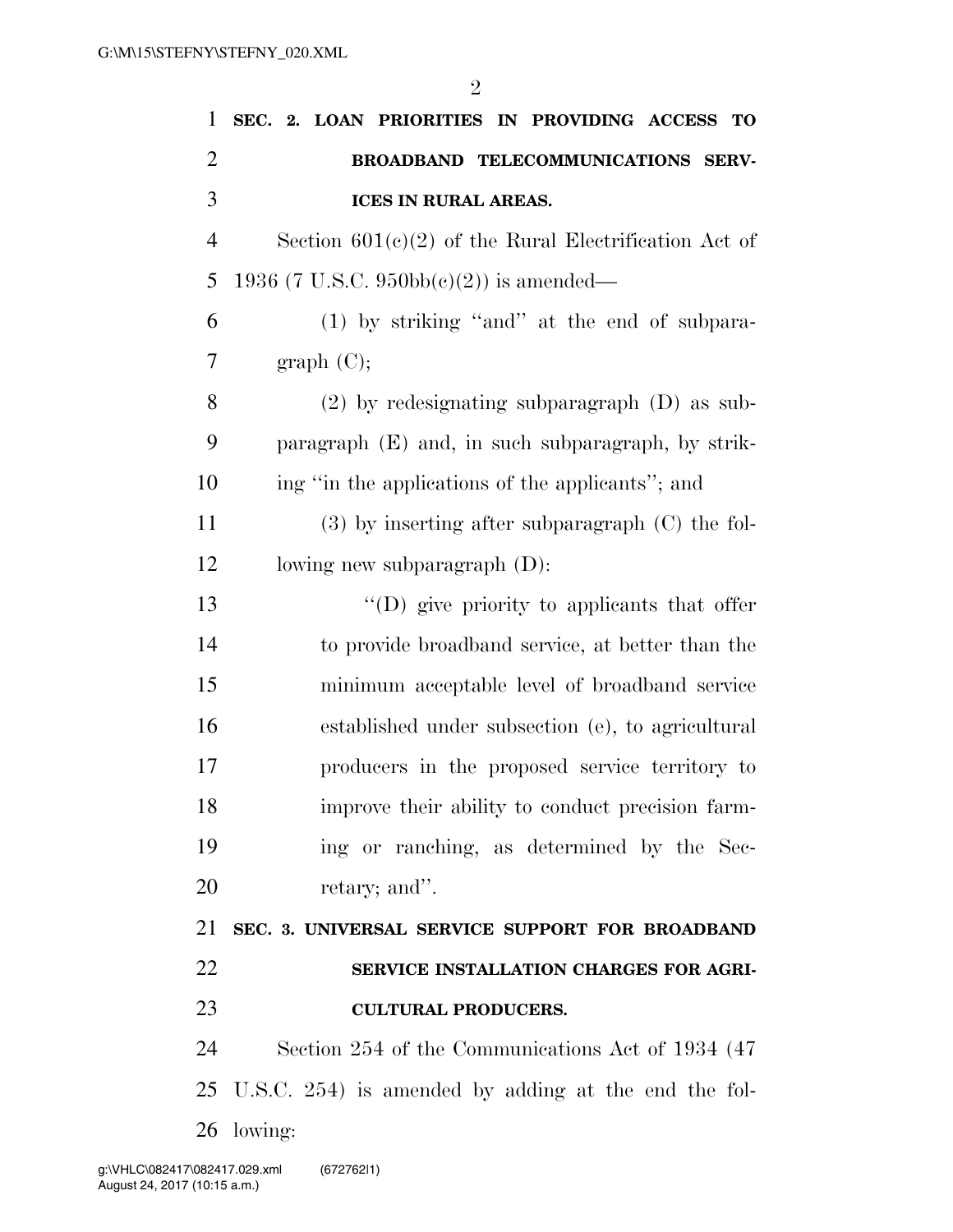''(m) SUPPORT FOR BROADBAND SERVICE INSTAL-LATION CHARGES FOR AGRICULTURAL PRODUCERS.—

3 "(1) IN GENERAL.—A provider of broadband service serving a geographic area shall, upon a bona fide request from an agricultural producer for con- nection to such service to improve the ability of the producer to conduct precision farming or ranching, install any line or other facility or equipment nec- essary to enable such connection at a discount from the amount that the provider would charge other parties for a similar installation. 12 ''(2) AMOUNT OF DISCOUNT.—The amount of the discount provided under paragraph (1) shall be the lesser of— 15 "(A) the amount that the provider would charge other parties for a similar installation; or  $\text{``(B) } $15,000.$ 19 "(3) LIMIT OF ONE DISCOUNT PER AGRICUL- TURAL PRODUCER.—An agricultural producer may not receive more than one discount under paragraph (1). 23 "(4) OFFSET OR REIMBURSEMENT.—A provider of broadband service that makes an installation

under paragraph (1) shall—